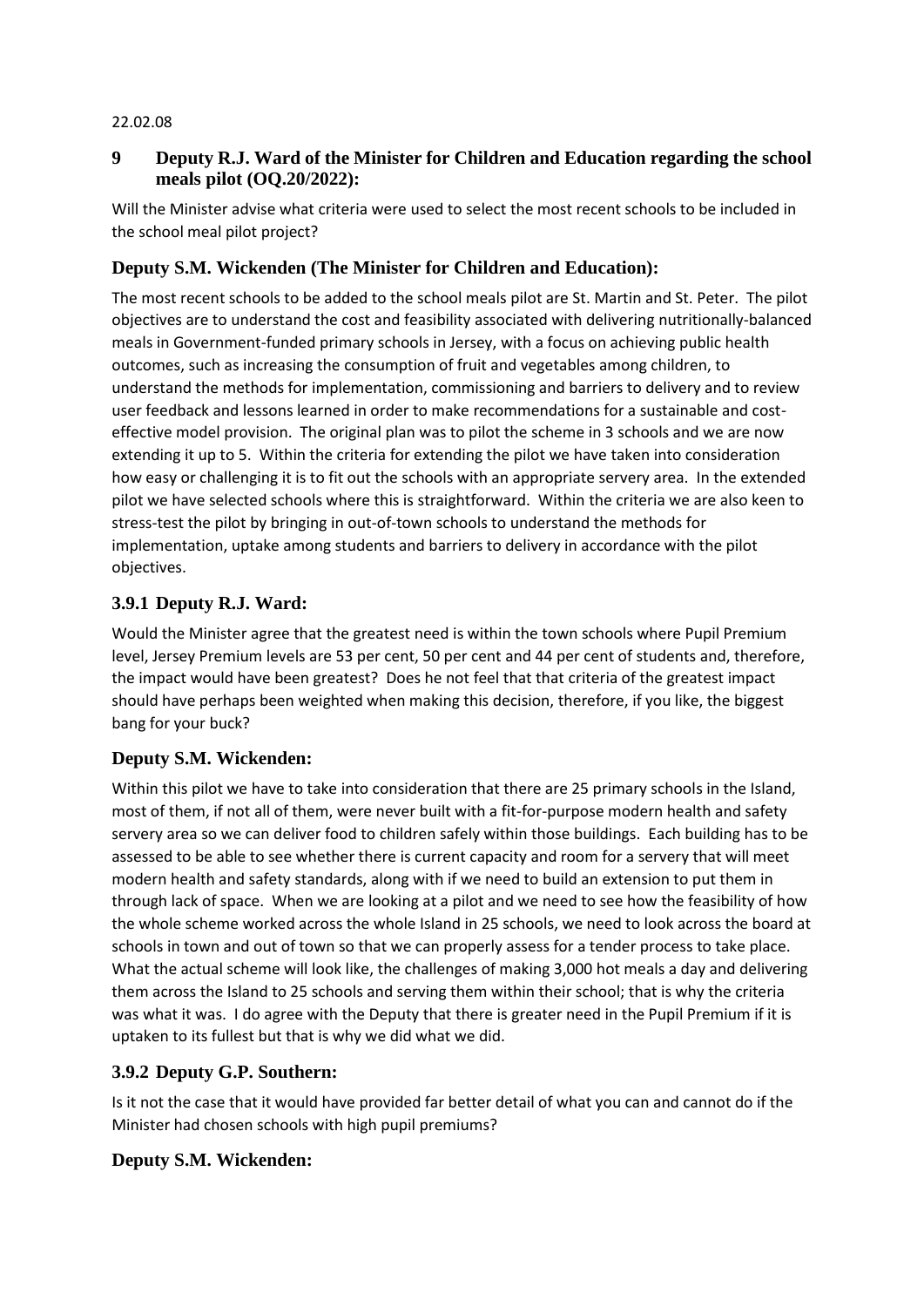No.

## **3.9.3 Deputy G.P. Southern:**

The Minister chose to go for easy targets; is that the case?

## **Deputy S.M. Wickenden:**

No.

[11:00]

## **3.9.4 Senator S.Y. Mézec:**

Is it not the case that the school meal programme has already shown its value and is it not the case that it is clear at this point that a rollout across all schools in the Island is surely an inevitability, based on what the pilot has shown us already? Would he agree to set that as the direction of travel now?

#### **Deputy S.M. Wickenden:**

The direction of travel is to get it into all school meals and the pilot will continue to extend to more schools throughout the year. That is already set in place. We are extending the pilot so that we can get the best possible information. We have been working with the amazing charity, Caring Cooks, who have been providing us with the information and who have agreed with the work we have done and the information we have got, they are extending the pilot to better achieve the right outcomes for a full programme.

#### **3.9.5 Senator S.Y. Mézec:**

Therefore, will the Minister undertake now to commit to ensuring that the next steps of expanding this pilot will be focused at those schools where there is the demonstrable greatest need for those children to access this programme and, in particular, that should include the town schools where a recent answer to a written question from Deputy Ward showed that they are where the greatest need is and that ought to be pursued as a matter of priority? Does he not agree?

## **Deputy S.M. Wickenden:**

I will take it into consideration and, if it is not me, whoever succeeds me will take into consideration the evidence about the best way to go forward. I will not make a commitment or pre-empt that evidence-based work for headlining.

## **3.9.6 Deputy L.M.C. Doublet:**

The Minister mentioned that he has chosen out-of-town schools, which I understand, and did he consider any St. Saviour schools, given the high level of need in some of our schools in St. Saviour?

## **Deputy S.M. Wickenden:**

All schools were considered and it was about where we would get the best data to be able to create the best service after the pilot about delivering a full service to all schools. That is why we considered what it was. We had to look at whether we would have to do a planning application to build a servery within certain schools and a lot of the schools do not have the space to be able to put a servery in without building, planning applications and extensions. We tried to deliver what we could to get better information in the best possible way to be able to create a really good service when it comes to the actual delivery after the pilot.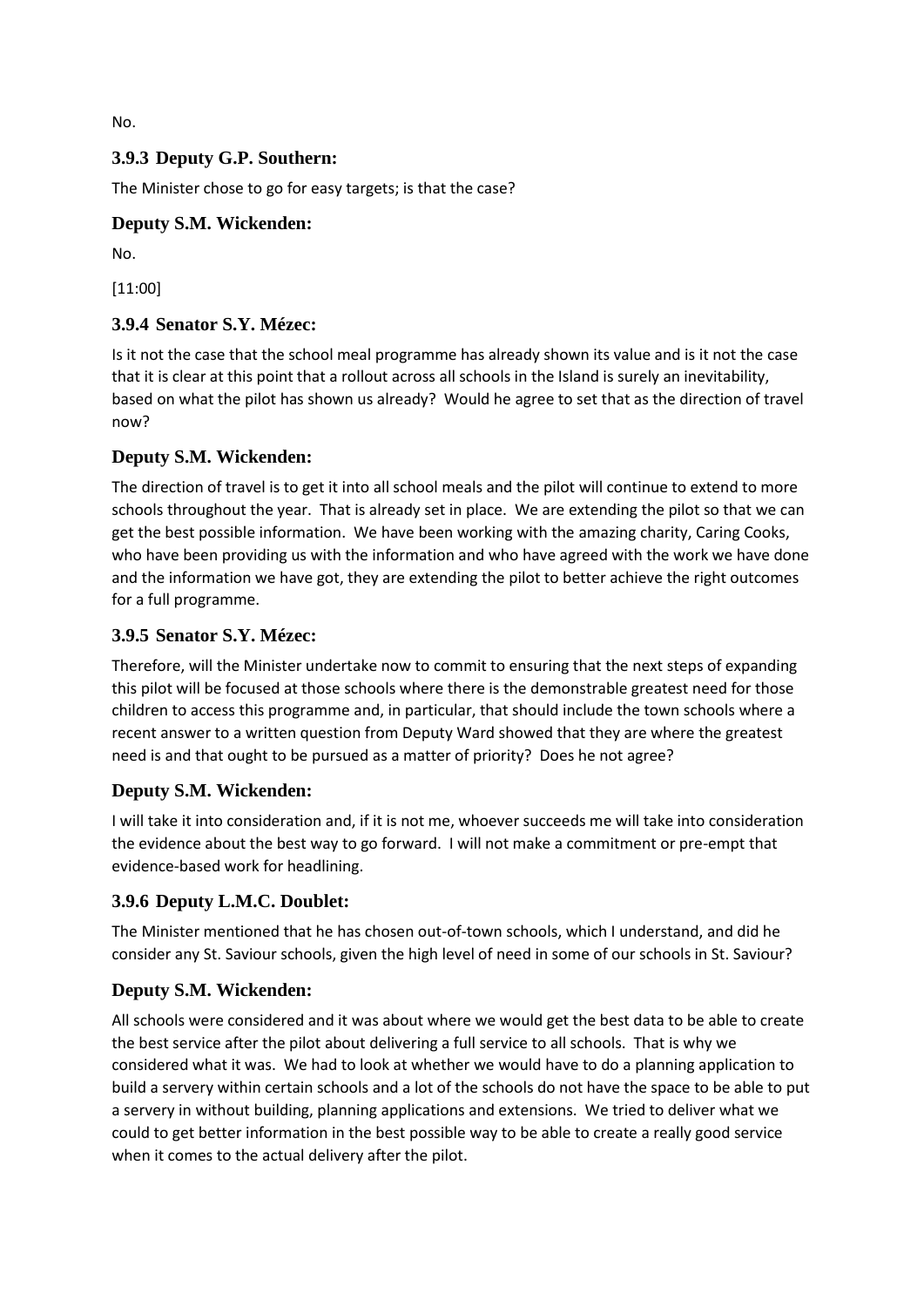## **3.9.7 Deputy L.M.C. Doublet:**

What will the Deputy hope to learn about the schools that do not have serveries yet if the pilot scheme does not include those schools without serveries?

## **Deputy S.M. Wickenden:**

We need to have a kitchen that can cook 2,500 to 3,000 meals a day and they need to be delivered across the whole of the Island to schools inside and outside of town. It was really important to be able to work out things like travel routes, delivery and staffing for areas around the Island within the pilot.

# **3.9.8 Deputy I. Gardiner:**

I would like the Minister to address 2 things that he gave in his answers. From one side the pilot should present a way forward and how to address challenges to deliver hot food meals at schools. From the other side the schools in town, for example, as the Minister indicated, they do not meet more than the health and safety standard and the reason that these school meals cannot be introduced. How can we understand what is the way forward to introduce meals in much needed town schools with a high Jersey Premium if they are not creating a trial to do this?

## **Deputy S.M. Wickenden:**

We are creating a trial, we are currently in the trial. All schools have been assessed by the C.Y.P.E.S. Department to identify which schools would require an extension and a planning application, which we could not do during COVID while we had schools in one-way systems and classroom bubbles. It would have been completely unacceptable and I wish we were further along but COVID really has put us in a situation in some places. There are children in all schools that this service will help and the ones that we picked in St. Martin and St. Peter cannot be forgotten either. But we can get there quick and easily to help those children that should not be left while collecting good data. At the same time over this period we have been identifying within schools areas of how we can deliver a service with a modern health and safety-met standards of a servery within those schools to find out if there is space currently or if there is not, and in most instances there is not. None of the schools were even built with a nursery and we had to build nurseries on those schools to even get them into our schools.

# **3.9.9 Deputy I. Gardiner:**

If I understood correct, the town schools that do not meet health and safety requirements require extension and require planning application. It means that the town schools will not receive meals for the next 3, 4 or 5 years.

## **Deputy S.M. Wickenden:**

I do not believe I said any of such and that is an assumption that lies with the Deputy.

## **The Bailiff:**

I think it is a statement of what the Deputy understands to be the implication of what you said and it could well be the subject of a legitimate question, so if you would like to answer it, Minister.

## **Deputy S.M. Wickenden:**

I do believe that Standing Orders says that questions should not be statements but I will answer. It is being reviewed, we are looking at it now. It is not going to be 2 to 3 years for all of this. We need to make sure we do this right and that anyone that takes over this service when it is a full service